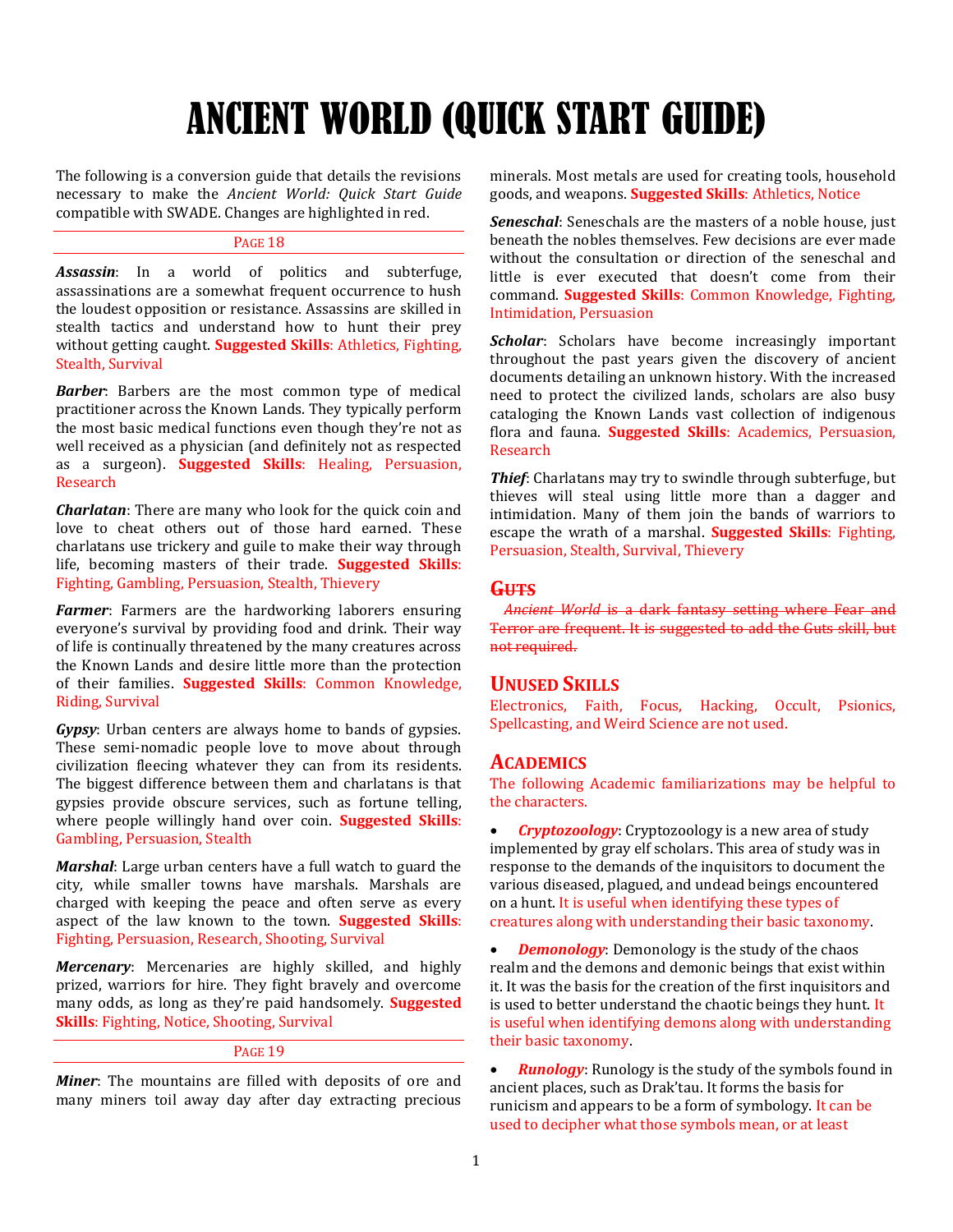theorize what they mean as most have yet to be properly identified.

# **SCIENCE**

The following Science familiarization may be helpful to the characters.

 *Zoology*: Zoology was one of the first gray elf areas of study as they began investigating and documenting Dhuran's indigenous animals. It can be used to identify these types of creatures along with understanding their taxonomy.

#### PAGE 20

#### **FALSE FAITH (MINOR)**

The character has chosen to pursue the scholarly studies regarding the beliefs of ancient, greater beings as written about in the ancient texts. Very few amongst the Known Lands share her beliefs and instead accuse her of having faith in something completely absurd. When dealing with those who don't believe in religion, the character suffers a -1 penalty to Persuasion.

#### **ALCHEMIST**

**Type**: Professional

**Requirements**: Novice, Arcane Background (Alchemy), Smarts d8+, Science d8+, Transmutation d6+

Alchemists use their knowledge of chemicals to create an art form for changing one ingredient into another. They gain a +2 bonus to Transmutation rolls when creating alchemical mixtures. Additionally, each Raise on a Transmutation roll reduces the Power Points required by 1, to a minimum of 1.

PAGE 21

## **DIPLOMATIC**

**Type**: Social

#### **Requirements**: Novice, Charisma 0+, Persuasion d8+

The character knows how to befriend others using natural charm and her friendly personality. Her soothing words not only reduce anger, they have a natural tendency to persuade others in believing what she has to say. She receives a +2 bonus to Persuasion when dealing with members of another race.

#### **MARSHAL**

**Type**: Leadership

**Requirements**: Veteran, Command, Natural Leader, Smarts d8+, Charisma 0+

Marshals are known for their leadership prowess on the battlefield, especially when facing down the Denizens of the Deep. They may share Bennies with any allied companion within their command radius.

#### **MERCHANT**

# **Type**: Professional

## **Requirements**: Novice, Charisma 0+, Persuasion d8+

The markets rule the urban centers and only the best merchants survive the seemingly cutthroat trade industry. The character knows how to properly buy and sell, always managing to get the best deals. He gains a +2 bonus to all rolls related to mercantile activities within the Known Lands, including negotiating with another merchant.

#### **RUNE PRIEST**

## **Type**: Professional

**Requirements**: Novice, Arcane Background (Runic), Smarts d8+, Academics d8+, Scribing d6+

Rune priests are trained to harness what little power comes from the runes they discover during their travels. They gain a +2 bonus to Scribing rolls. Additionally, a Raise doubles the duration of the power.

## **TRADER**

**Type**: Professional

**Requirements**: Novice, Charisma 0+, Persuasion d8+

Merchants sell goods within the marketplaces, but it's the traders who provide goods from foreign lands. The character often travels great distances to buy and sell goods from various locations, keeping all of the Known Lands connected no matter the distance is between them. She gains  $a +2$ bonus to all rolls related to mercantile activities outside of the Known Lands, including negotiating with merchants.

PAGE 22

#### **TRADESMITH**

#### **Type**: Professional

## **Requirements**: Novice, Smarts d8+, Academics d6+

The character is particularly skilled at crafting items desired by townsfolk or required by warriors. Her craft may provide them with quality weapons and strong armor. She gains a +2 bonus to all rolls related to her chosen craft. This Edge may be taken multiple times with a different craft chosen each time.

| PAGE 34        |      |      |                |    |     |
|----------------|------|------|----------------|----|-----|
| <b>Buckler</b> | $+1$ | ۰    | d4             | 8  | 25  |
| Round          | $+1$ | $-2$ | d6             | 12 | 50  |
| Kite           | $+2$ | $-2$ | d8             | 20 | 200 |
|                |      |      | <b>PAGE 38</b> |    |     |

#### **UTILIZATION**

Utilizing an alchemical concoction truly depends on the target and how it's being delivered as follows:

 Thrown alchemical concoctions have a Range of 3/6/12. When the concoction lands, its housing shatters and its effects occur.

Throwing an alchemical concoction at an enemy

requires a successful Athletics roll. Failure means the object misses the target by d4" in a random direction. Then roll a d8 to determine the direction of the missed attack whereas each result on the die moves the direction clockwise 45° starting with the direction farthest from the alchemist. Critical failure doubles that distance.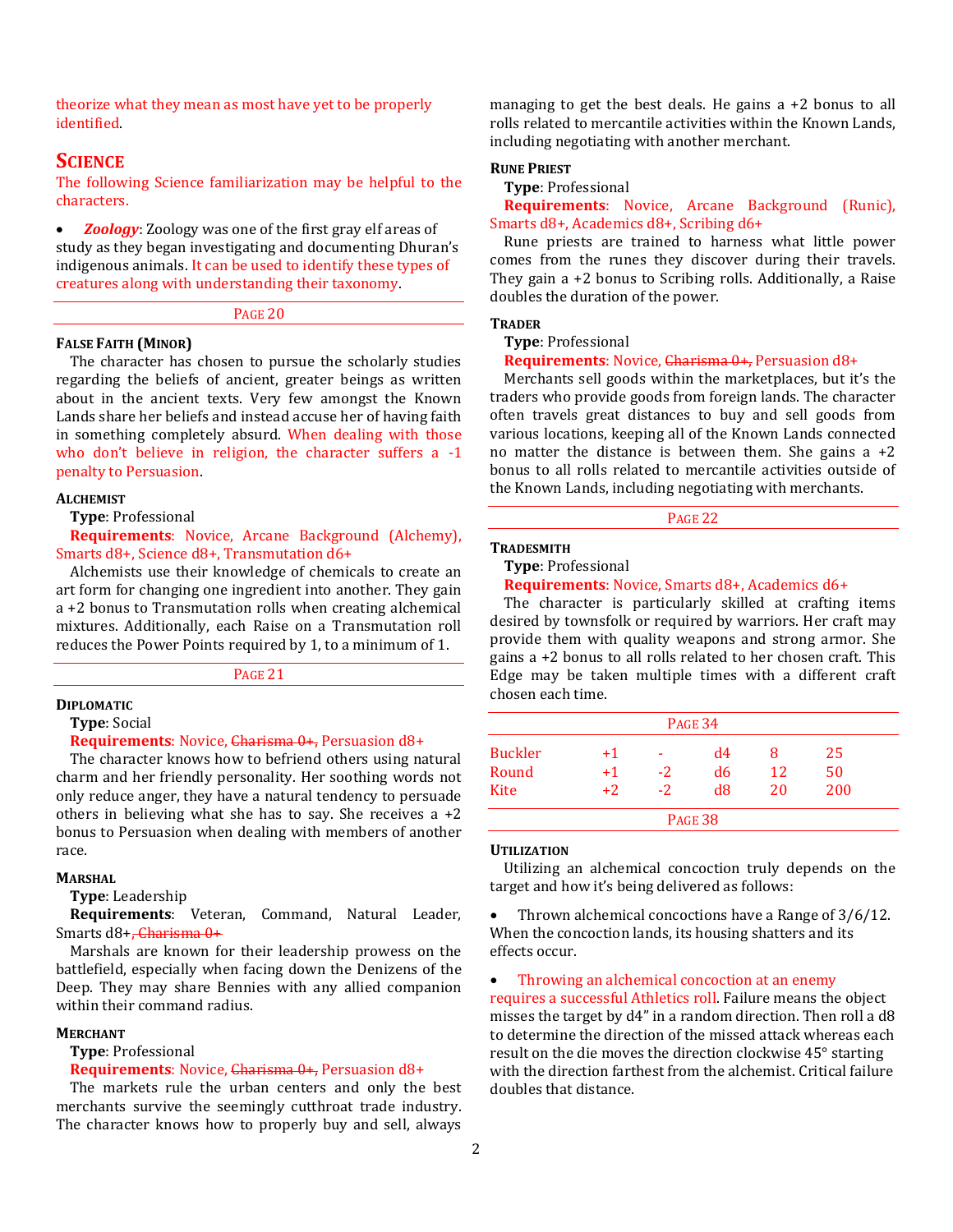Applying an alchemical concoction to an enemy (effectively touch Range) requires a successful Fighting roll. Failure means the alchemist missed the target, but the concoction is reusable. Critical failure means the alchemist missed the target and the concoction is ruined.

 If the target is an ally (or the alchemist himself), no roll is necessary if the target is within Short Range. Past Short Range requires an Athletics roll with the standard range increment penalties. Failure means the concoction misses the ally by d4" in a random direction, but only has a 50% chance of breaking, becoming unusable. Critical failure doubles that distance and the concoction's housing shatters.

## PAGE 65

## **ALARIC**

*Character Concept:* Charlatan and wannabe pirate

*Background:* Alaric once was to become a pirate, but was a failure at doing so. The only thing that came from his experience is a lot of false stories.

**Attributes**: Agility d8, Smarts d8, Spirit d4, Strength d6, Vigor d4

**Charisma**: 0; **Pace**: 6; **Parry**: 5; **Toughness**: 5 (1) **Skills**: Athletics d8, Boating d6, Fighting d6, Persuasion d8, Shooting d8

**Edges**: First Strike, Merchant, Steady Hands **Hindrances**: Arrogant, Delusional (Minor), Greedy (Minor) **Armor**: Leather (torso, arms, legs 1) **Weapons**: Crossbow (15/30/60, 2d6, AP 2, 1 action to

reload), [2] dagger (3/6/12, Str+d4)

PAGE 67

#### **ROYLLA MOONCALLER**

*Character Concept:* Fighter

*Background:* Roylla is a feisty halfling who has always yearned for adventure.

**Attributes**: Agility d8, Smarts d6, Spirit d6, Strength d6, Vigor d6

**Charisma**: -2; **Pace**: 6; **Parry**: 8; **Toughness**: 7/6 (3/2) **Skills**: Athletics d6, Fighting d10, Gambling d6, Healing d6, Notice d6, Persuasion d6

**Edges**: Ambidextrous, Two-Fisted

**Hindrances**: Clueless, Illiterate, Mean

**Racial Template**: Hard to Hit (+1 Parry), Short (Size -1, Toughness -1), Spiritual Upbringing (start Spirit d6)

**Armor**: Scale (torso 3), hide (arms, legs 2)

**Weapons**: Short sword (Str+d6), dagger (Str+d4)

## PAGE 69

#### **EMMON OF STORM HARBOR**

*Character Concept:* Former seneschal

*Background:* Emmon is the former seneschal of House Marsch but left after becoming fed-up with the underhanded tactics employed by his lord.

**Attributes**: Agility d6, Smarts d4, Spirit d4, Strength d8, Vigor d8

**Charisma**: 0; **Pace**: 6; **Parry**: 6; **Toughness**: 8 (2) **Skills**: Fighting d8, Notice d6 (+2), Survival d8, Taunt d6 **Edges**: Alertness, Nerves of Steel, Sweep **Hindrances**: Heroic, Pacifist (Minor), Stubborn **Armor**: Hide (torso, arms, legs 2), kite shield (Parry +2, -2 Cover)

**Weapons**: Long sword (Str+d8)

PAGE 71

#### *Bofrim Duerral*

*Character Concept:* Grizzled rune priest

*Background:* Bofrim is a former rune priest of Murer before being exiled for refusing to step-down from his station.

**Attributes**: Agility d4, Smarts d8, Spirit d4, Strength d8, Vigor d6

**Charisma**: 0; **Pace**: 5; **Parry**: 6; **Toughness**: 7 (1)

**Skills**: Academics d8, Fighting d8, Intimidation d4, Notice d6, Persuasion d4, Scribing d8

## **Familiarization**: Runology

**Edges**: Arcane Background (Runicism), Rune Priest

**Hindrances**: Enemy [King of Murer] (Minor), Loyal, Overconfident, Stubborn

**Racial Template**: Hardy (Toughness +1), Low Light Vision, Resilient (+2 Vigor vs. environmental effects)

**Armor**: Leather (torso, arms, legs 1)

**Weapons**: Battle axe (Str+d8), war hammer (Str+d6, AP 1 vs. rigid armor)

**Power Points**: 15

**Powers**: *burst, elemental manipulation*

PAGE 73

#### **GADARIC**

*Character Concept:* Gypsy

*Background:* Gadaric has lived in many towns and cities, rarely staying for more than a couple years.

**Attributes**: Agility d8, Smarts d4, Spirit d6, Strength d8, Vigor d4

**Charisma**: 0; **Pace**: 6; **Parry**: 6; **Toughness**: 5 (1) **Skills**: Fighting d8, Gambling d6, Notice d6, Persuasion d6, Research d4, Stealth d6

**Edges**: Luck, Quick, Quick Draw

**Hindrances**: Curious, Greedy (Minor), Vengeful (Minor)